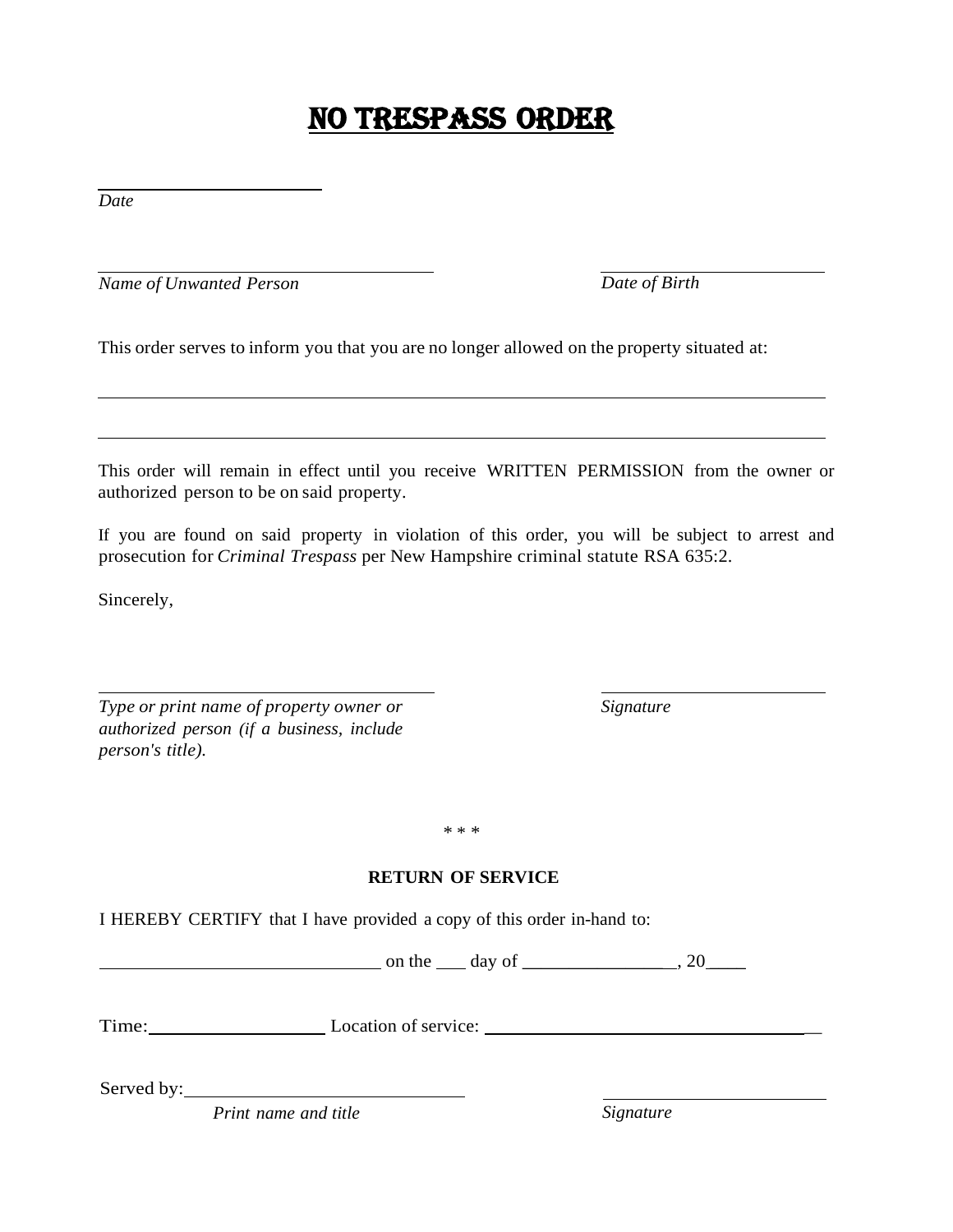



# **TITLE LXII CRIMINAL CODE**

### **CHAPTER 635 UNAUTHORIZED ENTRIES**

### **Section 635:2**

### **635:2 Criminal Trespass. –**

I. A person is guilty of criminal trespass if, knowing that he is not licensed or privileged to do so, he enters or remains in any place.

II. Criminal trespass is a misdemeanor for the first offense and a class B felony for any subsequent offense if the person knowingly or recklessly causes damage in excess of \$1,500 to the value of the property of another.

III. Criminal trespass is a misdemeanor if:

(a) The trespass takes place in an occupied structure as defined in RSA 635:1, III; or

(b) The person knowingly enters or remains:

(1) In any secured premises;

(2) In any place in defiance of an order to leave or not to enter which was personally

communicated to him by the owner or other authorized person;

(3) In any place in defiance of any court order restraining him from entering such place so long as he has been properly notified of such order; or

(4) On any grounds, lands, or parking areas of any state correctional facility or transitional housing unit operated by the department of corrections without prior authorization or without a legitimate purpose associated with department of corrections operations.

IV. All other criminal trespass is a violation.

V. In this section, "secured premises" means any place which is posted in a manner prescribed by law or in a manner reasonably likely to come to the attention of intruders, or which is fenced or otherwise enclosed in a manner designed to exclude intruders.

VI. In this section, "property," "property of another," and "value" shall be as defined in RSA 637:2, I, IV, and V, respectively.